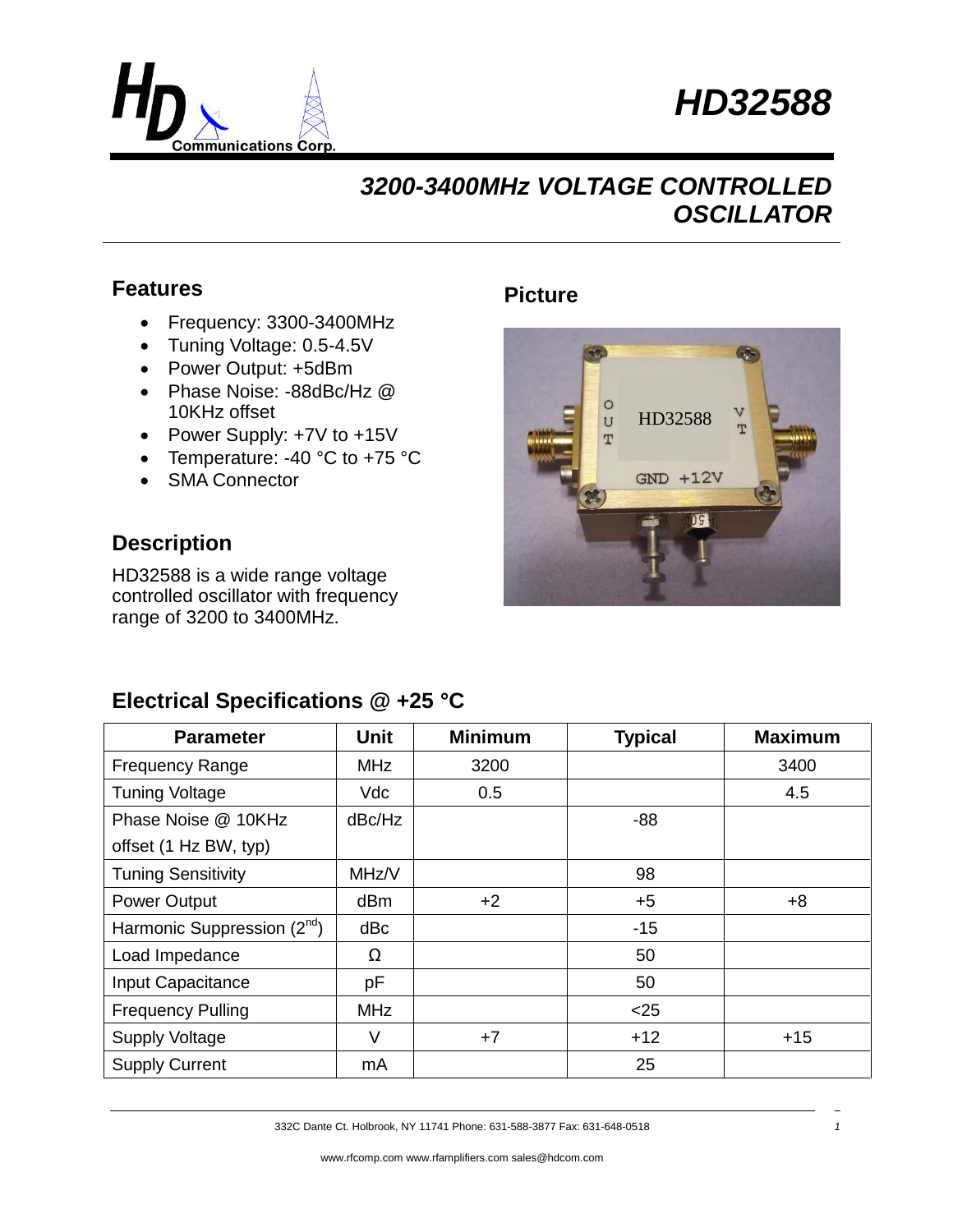



| ., |  |  |
|----|--|--|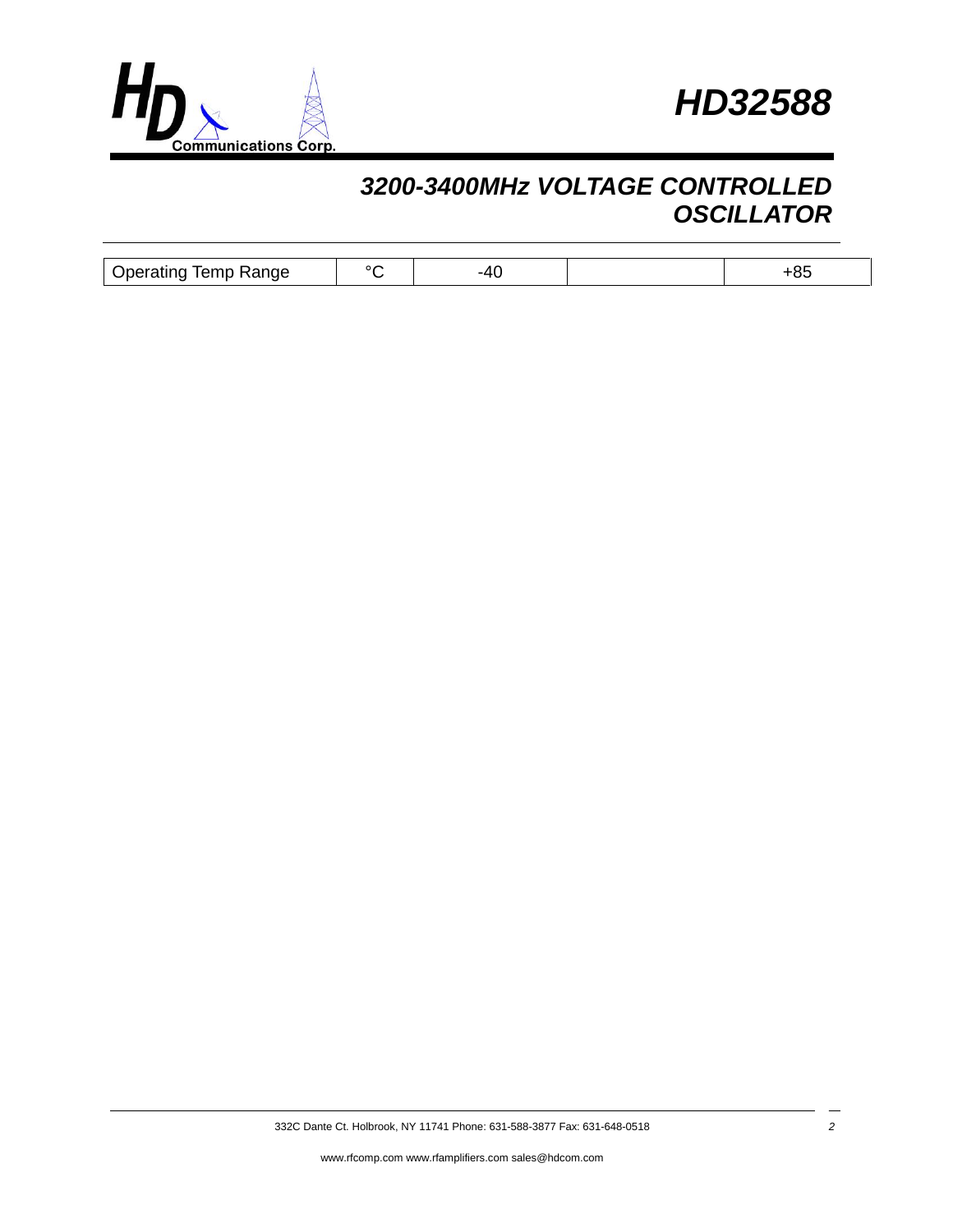



### **Typical Performance @ +25 °C**

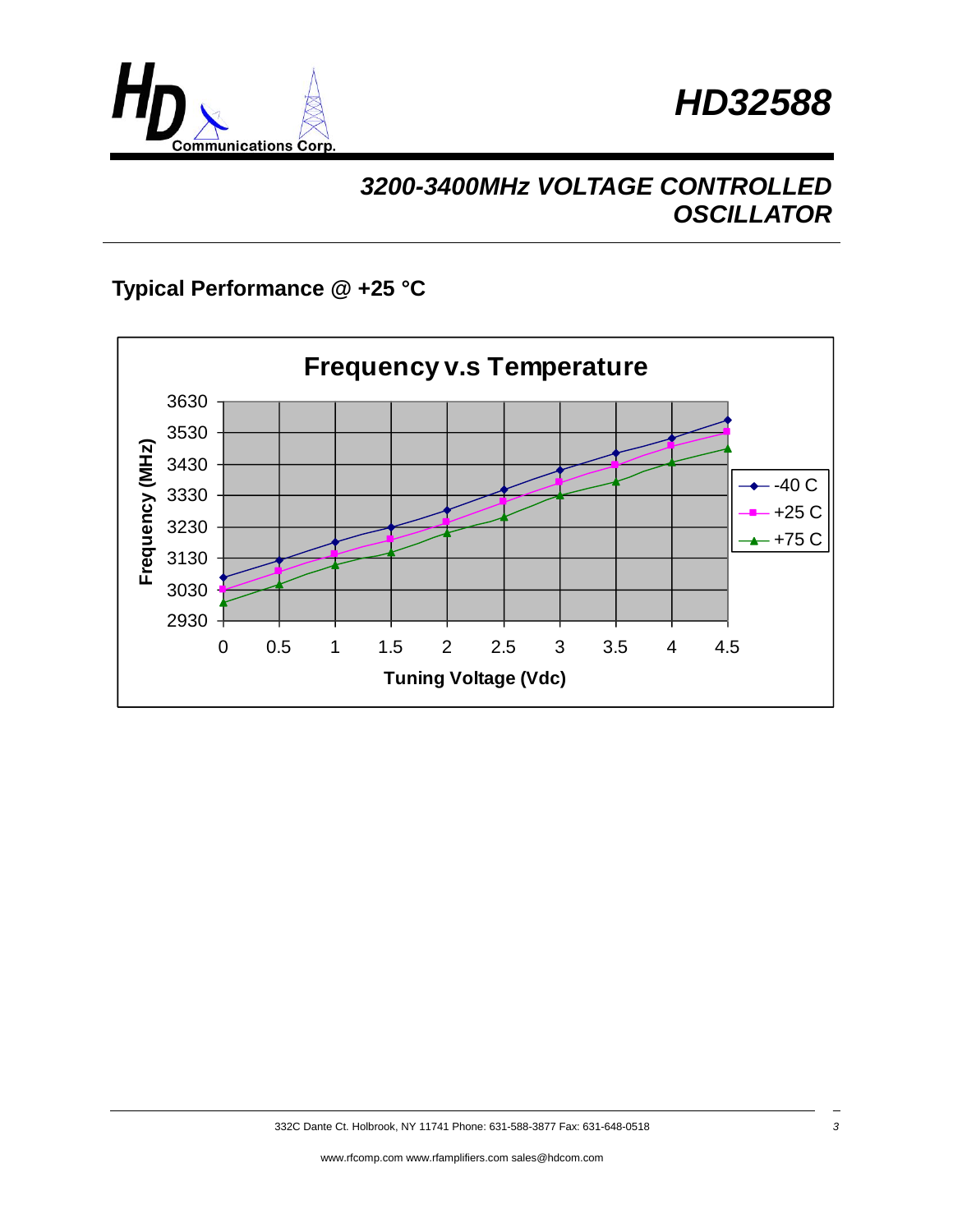